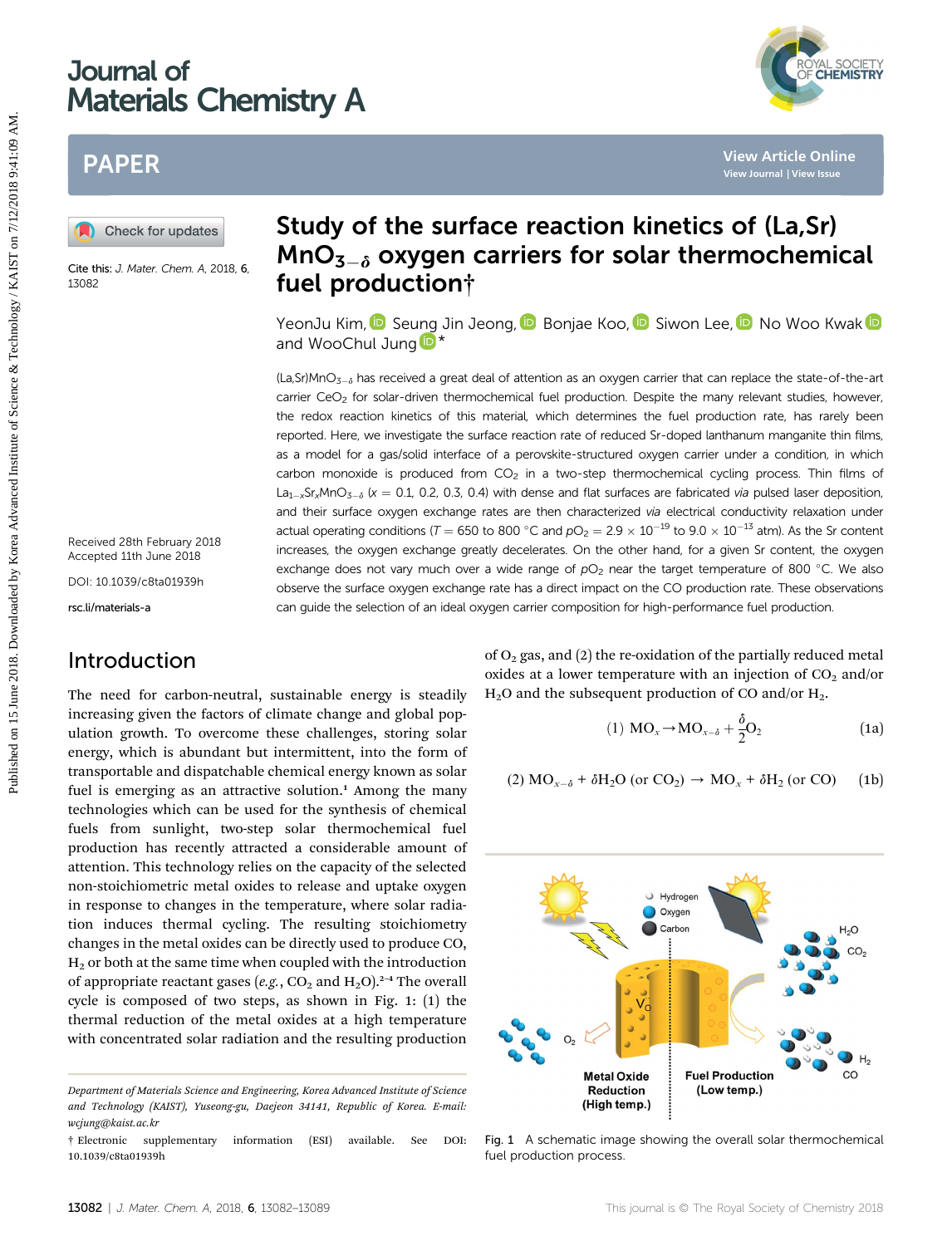To date, fluorite-structured metal oxides are most extensively reported for this purpose, and  $CeO<sub>2</sub>$  (ceria) has been at the center of this line of research.2,6,7 Ceria-based materials have the advantages of high redox capacities, fast reaction kinetics, and decent levels of phase stability. However, they require excessively high temperatures ( $>1500$  °C) for the appropriate amount of oxygen release, which makes heat management and system design difficult and thus hinders the industrial development of this technology. Another class of materials that has recently received much attention as part of the effort to lower the reduction temperature  $(\leq 1400 \degree C)$  is perovskite-structured metal oxides, with materials based on lanthanum manganite (LaMnO<sub>3- $\delta$ </sub>) the most intensively investigated among them.<sup>8-15</sup> Scheffe et al.<sup>8</sup> proposed  $La_{1-x}Sr_xMnO_{3-\delta}$  (LSM) as a promising oxygen carrier material for the two-step thermochemical cycling process through a thermodynamic characterizations. A further assessment by Yang et al.<sup>9</sup> revealed that the fuel productivity increases when the Sr composition is  $0 \le x \le 0.4$ , whereas the fuel production rate show the opposite trend. McDaniel et al.<sup>10</sup> demonstrated that the replacement of certain Mn sites with Al is better in terms of the fuel yield, production rate, and durability as compared to  $CeO<sub>2</sub>$ . Bork et al.<sup>15</sup> demonstrated the competitiveness of the LSM system through calculations of the solar thermochemical efficiency levels with different Sr doping levels using data libraries of the computer coupling of phase diagrams and thermochemistry (CALPHAD). There are also reports of lanthanide-based manganese oxides with different metal ions at the A- and B-sites.<sup>11</sup>–<sup>14</sup>

Despite these many attempts, most studies have focused on the demonstration of fuel production and the analysis of thermodynamic properties in the LSM system.<sup>8,9,14,15</sup> In contrast, there are few studies of the kinetic properties of LSM as an oxygen carrier, with fewer yet being reported under operating conditions relevant to this technology.<sup>16</sup>–<sup>19</sup> For the rapid production of fuel gases, the surface oxygen exchange and bulk diffusion of an oxygen ion in oxide carrier materials are important. In addition, surface oxygen exchange is particularly important for LSM oxygen carriers, since thickness of oxygen carrier in the form of porous pellets with microstructures to increase the surface area is much thinner than the critical thickness  $(L<sub>c</sub>)$  of LSM, which is reported to be in the order of centimeters (0.6 cm for LSM  $(x = 0.2)$  at 850 °C and  $pO_2$  of 10<sup>-15</sup> atm).<sup>18</sup> However, to the best of our knowledge, there is only one report of the bulk diffusion and surface reaction kinetics of LSM in relatively reduced atmospheres in which the fuel is produced in a two-step thermochemical cycle.<sup>20</sup> Moreover, the surface reaction rate was studied only for a single composition (20% Sr) in  $CO/CO<sub>2</sub>$  atmospheres. Accordingly, the limited results pertaining to the transport properties of LSM make it a great challenge to find an ideal oxygen carrier material for two-step solar thermochemical cycling.

In this regard, we characterized the surface reaction kinetics of LSM thin films over a wide range of compositions under the conditions of CO production in a two-step thermochemical cycle. Films of  $La_{1-x}Sr_xMnO_{3-\delta}$  ( $x = 0.1, 0.2, 0.3, 0.4$ ) were fabricated on an  $Al_2O_3(0001)$  single-crystal substrate via pulsed laser deposition (PLD). The values of the effective surface oxygen exchange coefficient  $(k<sub>s</sub>)$  were obtained via electrical conductivity relaxation (ECR) at temperature of 650-800  $^{\circ}$ C and a  $pO_2$  range of 2.9  $\times$  10<sup>-19</sup>-9.0  $\times$  10<sup>-13</sup> atm using CO/CO<sub>2</sub> buffer gas mixtures. The morphology and chemical composition of the film surfaces were also investigated using atomic force microscopy (AFM) and X-ray photoelectron spectroscopy (XPS), respectively. The use of thin-film samples with flat and dense surfaces improves the accuracy and reliability of the surface analysis. We observed that the  $k<sub>S</sub>$  values varied greatly depending on the bulk composition of Sr: the smaller the value of Sr, the higher the value of  $k<sub>s</sub>$ . On the other hand, for a given Sr composition,  $k<sub>S</sub>$  does not vary much over a wide range of  $pO<sub>2</sub>$ between 2.9  $\times$  10<sup>-19</sup> and 9.0  $\times$  10<sup>-13</sup> atm near the target temperature of 800 $^{\circ}$ C. Furthermore, we evaluated the total CO production amount and rate of LSM powders in an isothermal condition. As the Sr content increases, CO production increases, whereas the production rate drops sharply, just as in the surface reaction kinetics results. Conclusively, the tradeoff between the amount and rate of fuel production of LSM, which show opposite tendencies according to changes in the Sr composition, allow the suggestion of the oxygen carrier composition and operating conditions to maximize the performance of a thermochemical reactor. Paper and the technology allows the tuto of the entire white spectrum in this regard, we chanced the attack results and the constrained by Korea Advanced By a measure of the constrained by Korea Advanced By AM. **Constrain** 

### **Experimental**

#### Sample preparation

 $La_{1-x}Sr_xMnO_{3-\delta}$  (x = 0.1, 0.2, 0.3, 0.4) thin films were prepared by pulsed laser deposition (PLD) from oxide targets of the respective composition of materials. The targets were prepared by the EDTA-citrate complexing method. Stoichiometric amounts of  $La(NO<sub>3</sub>)<sub>3</sub>·6H<sub>2</sub>O$  (Alfa Aesar, 99.99%),  $Sr(NO<sub>3</sub>)<sub>2</sub>$  (Alfa Aesar, 99.97%),  $Mn(CH<sub>3</sub>COO)<sub>2</sub>·4H<sub>2</sub>O$  (Sigma-Aldrich,  $\geq$ 99%) were dissolved in distilled water, and EDTA (Junsei, GR grade) and crystallized citric acid (Junsei, GR grade) were combined with the ratio of  $1:2:1$  (total metal ions : citric acid : EDTA), and NH<sub>4</sub>OH was used to control pH to 6. The mixture was kept at 80  $^{\circ}$ C until a gel is formed. The gel was then dried and placed in a heating mantle at 450 °C until it was completely burned. Final calcination was done at 1300  $\degree$ C for 5 hours under air with the heating and cooling rate of 4  $^{\circ}$ C min<sup>-1</sup>, and the powder of LSM samples were obtained. Uniaxial pressing at 30 MPa was followed by cold isostatic pressing at 290 MPa. The oxide targets were obtained after sintering at 1500  $\degree$ C for 8 hours. Polycrystalline thin films with thickness of 1  $\mu$ m were prepared via PLD on  $Al_2O_3(0001)$  single-crystal substrates (MTI Corporation). The PLD system was operated with a KrF excimer laser (Coherent COMPex Pro 205) emitting at 248 nm and energy of 500 mJ per pulse with a repetition rate 20 Hz. During the ablation process, the substrate temperature and oxygen partial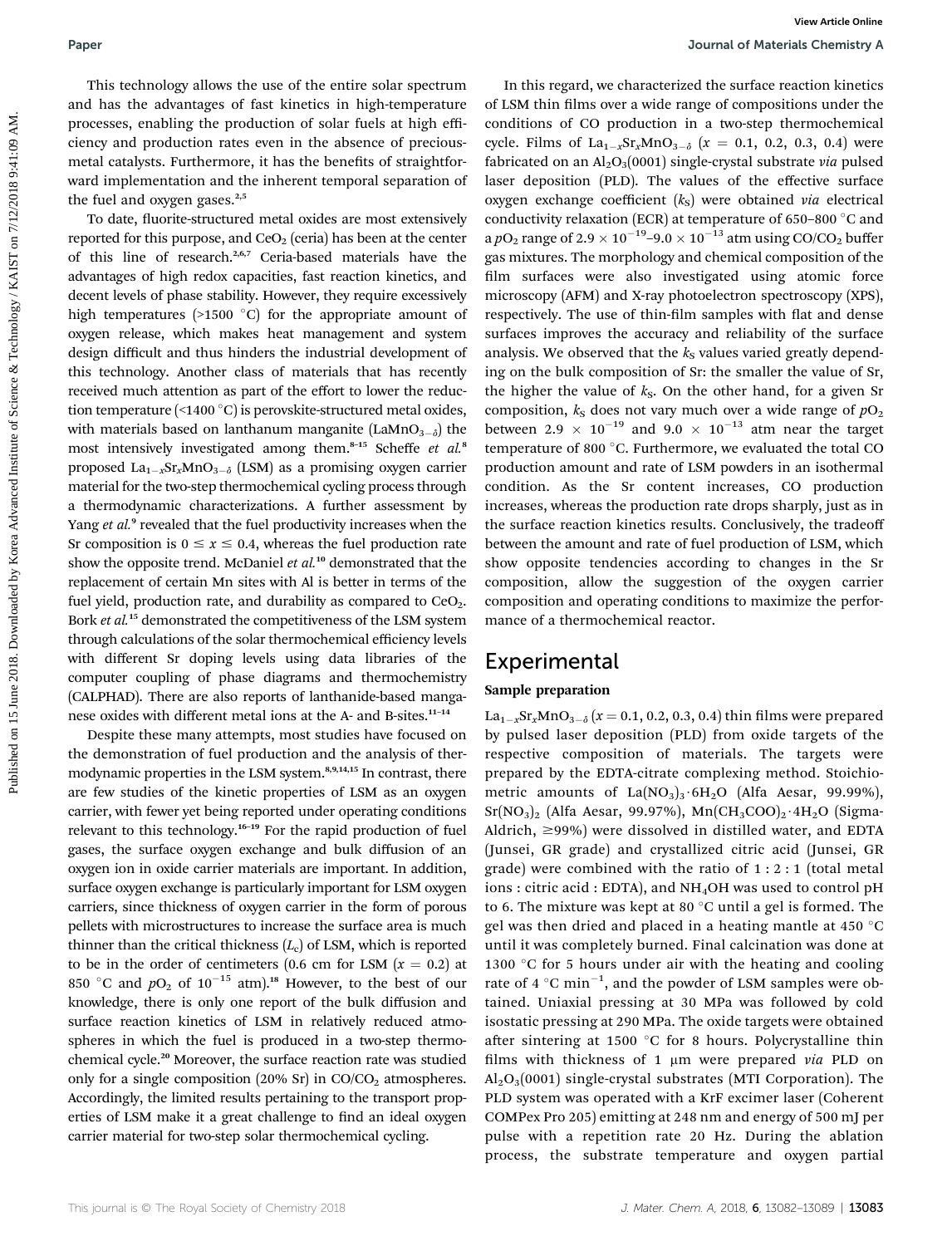pressure were kept at 700 °C and 10 mTorr, respectively. After the deposition process, samples were annealed in air at 800  $^{\circ}$ C for an hour for the crystallization.

#### Physical and chemical characterization

X-ray diffraction (XRD) measurements were taken on powder samples using Rigaku SmartLab with Cu-K $\alpha$  radiation ( $\lambda =$ 1.5418 Å) at 40 kV and 200 mA with a scan rate of  $5^{\circ}$  per minute from 20 $^{\circ}$  to 60 $^{\circ}$ . The crystal structure of the LSM thin films were also characterized by Rigaku Ultima IV with Cu-Ka radiation at 40 kV and 40 mA with a scan rate of  $4^{\circ}$  per minute in the same range of powder XRD. The grain size, morphology, and surface roughness were characterized by an atomic force microscope (AFM, NX10, Park Systems) analysis. The chemical composition of the initial powders and deposited films were measured using an inductively coupled plasma mass spectrometer (ICP-MS, 7700S, Agilent) in the He mode after dissolution in a  $(HNO<sub>3</sub> -$ : HCl =  $7:3$ ) solution, focusing on the relative proportions between the cations. X-ray photoelectron spectroscopy (XPS, Kalpha, Thermo VG Scientific) of the surface of LSM thin films was performed under ultrahigh vacuum using Al K $\alpha$  (h $\nu$  = 1486.6 eV) radiation, a 400 µm-diameter beam of monochromatic X-ray source. All XPS spectra were energy calibrated to the C 1s peak with a binding energy of 284.8 eV. The surface composition of LSM and chemical state of Sr were characterized from XPS spectra based on the Shirley background.

#### Electrical conductivity relaxation measurement

For the measurement of the conductivity of LSM films, two platinum (Pt) electrodes were applied on the LSM films with 200 nm thickness and 2 mm distance by DC magnetron sputtering (with DC power of 100 W, a working pressure of 10 mTorr under a flow rate of 30 sccm Ar, a deposition rate of 60 nm min $^{-1})$  using a metal shadow mask. A tube furnace with a Ktype thermocouple was used for the measurement at temperature range of 650–800  $^{\circ}$ C at an interval of 50  $^{\circ}$ C, and various ratios between CO and CO<sub>2</sub> gases ( $pO<sub>2</sub>$  between 2.9  $\times$  10<sup>-19</sup> and  $9.0 \times 10^{-13}$  atm depending on the temperature) with total 150 sccm was made by mass flow controllers (MFC, Fujikin) for CO/  $CO<sub>2</sub>$  mixtures  $(CO : CO<sub>2</sub> = 0.5 : 99.5, 1.1 : 98.9, 4.8 : 95.2,$  $12.3: 87.7$ ) (Fig.  $S1(a)$ †). The sample was first kept at equilibrium and the  $pO<sub>2</sub>$  was abruptly changed with four-way valve at constant temperature. In-plane conductivity, which reflects the oxygen content in the sample, was measured for every 0.5 seconds until the sample adopts to new equilibrium with applying DC current of 700  $\mu$ A across the length of the specimen and measured the voltage with chronopotentiometry (CP, VSP-300, Biologic). Both the oxidation and reduction direction of the measurement was carried for each conditions in order to justify the assumption of first order surface oxygen exchange reaction and linear dependency of the conductivity on  $pO_2$ (Fig. S3†). The normalized conductivity as a function of time was fitted to a solution of the first order surface oxygen exchange reaction equation using the Origin program as follows:<sup>21</sup>

$$
\frac{\sigma(t) - \sigma(0)}{\sigma(\infty) - \sigma(0)} = 1 - \exp\left(-\frac{k_{\rm S}}{a}t\right)
$$
 (2)

where  $\sigma(t)$  is the electrical conductivity at time t,  $k<sub>S</sub>$  is the surface reaction rate constant, and  $a$  is the thickness of the sample. All samples used in this study were well fitted, and reactor flush time was as short as a few seconds (Fig. S2†), much shorter than the conductivity relaxation time of each film.

#### Feasibility test of the fuel production

The CO production test of LSM powders was carried out with a custom-designed isothermal reactor. Experiments were conducted at atmospheric pressure with a fixed-bed flow quartz reactor having an internal diameter of 11 mm. The catalytic bed, which is composed of the mixture of 1 g of powder LSM and 1 g of silica beads between 0.5 g of silica beads, were loaded on quartz wool placed at the middle of the reactor (Fig. S1(b)†). During the measurements, temperature was kept constant at 800 °C with flowing gas mixture of CO and  $CO<sub>2</sub>$  with Ar as a gas carrier. The samples were first reduced for 30 minutes under gas mixture composed of 16.13 vol% CO and 83.87 vol%  $CO<sub>2</sub>$ which corresponds to the effective oxygen partial pressure of 1.0  $\times$  10<sup>-17</sup> atm at the temperature, which corresponds to the oxygen non-stoichiometry value as thermal reduction at 1400  $^{\circ}$ C takes place. When the reduction is complete with no detection of CO, the reactor was purged by flowing 100 sccm Ar for 10 minutes and  $CO<sub>2</sub>$  gas was fed into the reactor for the reoxidation of LSM. The composition of product gases, which have  $m/z = 44$  (the major peak of CO<sub>2</sub>),  $m/z = 28$  (the major peak of CO, the secondary peak of CO<sub>2</sub>), and  $m/z = 40$  (the major peak of Ar), were monitored by a quadrupole mass spectrometer (MS, Pfeiffer vacuum, GSD320) every 0.02 seconds. The measurement results were analyzed and compared with theoretical amount of CO production calculated based on the oxygen nonstoichiometry data.<sup>9</sup> Journal of Materials Chemistry A<br>
Preseure were began at  $\frac{1}{2}$  the expected by Korea Advanced by Considered by Considered by Korea Advanced By Considered by Korea Advanced By Considered at the expectation of the strat

### Results and discussion

#### Structural and chemical characterization

In this study, powder and thin films were prepared for the measurement of CO production rates and surface reaction kinetics, respectively. The geometry of the films for electrical conductivity relaxation was selected for accuracy of the analysis; the surface reaction limited model with controlled surface morphologies was used. Fig. 2 shows the X-ray diffraction patterns of the powder and thin-film samples of LSM. Sr-doped  $LaMnO<sub>3</sub>$  is known to have two crystal structures, orthorhombic (Pnma) and rhombohedral ( $R\bar{3}c$ ), depending on the Sr content and oxygen non-stoichiometry.<sup>22</sup>–<sup>25</sup> Consistently, we observed that samples with Sr up to 30% have a orthorhombic structure, whereas 40% Sr exhibits an rhombohedral structure. On the other hand, peaks of thin films are difficult to identify owing to the overshadowing effect caused by intense diffraction signals of the substrate and the peak broadening effect of nano-sized grains. However, it should be noted that strain-free polycrystalline films were prepared because various XRD peaks were observed in  $1 \mu m$  thick films, too thick to be affected by the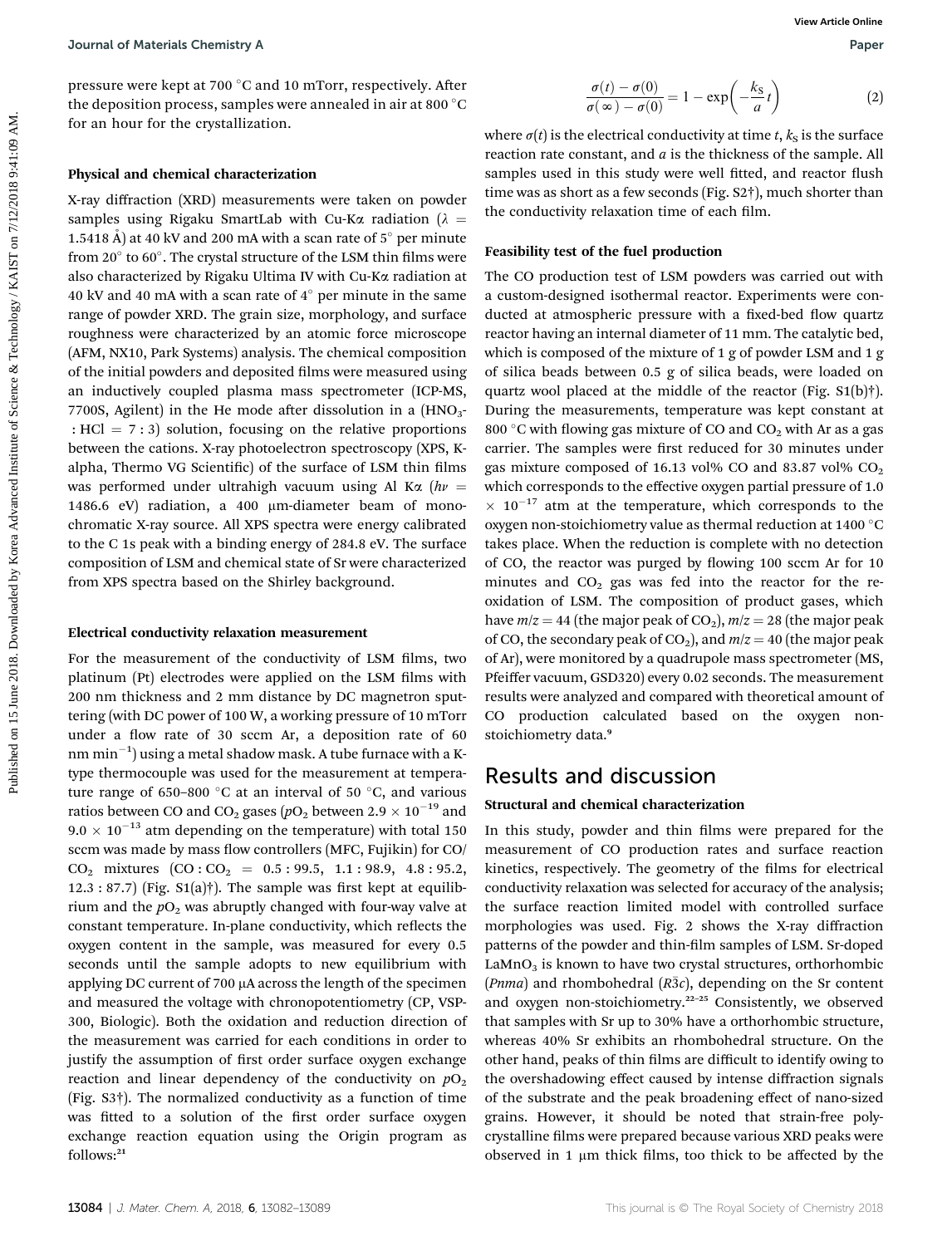

Fig. 2 (a) Powder and (b) thin-film X-ray diffraction patterns of  $La_{1-x}Sr_xMnO_{3-\delta}$  (LSM)



Fig. 3 AFM micrographs of La<sub>1-x</sub>Sr<sub>x</sub>MnO<sub>3-å</sub> (a–d) before and (e–h) after electrical conductivity relaxation measurements.

lattice strain. In addition, although some reports claim that the orientation of the sample can alter the surface reaction kinetics, we characterized the effect of the Sr concentration, as our LSM thin-film samples have identical orientations without a distinct texture. The chemical compositions of both the powder and thin-film samples analyzed by ICP-MS are also listed in Table S1,† showing that Mn-excess samples with different Sr concentration are synthesized.

One of the essential parameters that can affect the surface reaction rate is the surface morphology. To compare the surface reaction kinetics of LSM thin films with different Sr concentrations quantitatively, the effective surface area and grain size

must be in good agreement for each sample. AFM surface images of  $1 \mu$ m-thick LSM films are shown in Fig. 3, and the obtained values of the grain size, roughness, and effective surface area using AFM are summarized in Table 1. The film features are consistent with those of typical PLD-synthesized films, such as a flat surface with roughness of less than 5 nm, an actual surface area within 1.022  $\mu$ m<sup>2</sup> for a 1  $\mu$ m  $\times$  1  $\mu$ m area, and similar grain sizes for all LSM films with standard deviations of less than 25%. The surface area and grain size of the film are mostly maintained even after electrochemical relaxation measurements at elevated temperatures between 650 °C and 800 °C. Very small particles (about 80 nm), likely Sr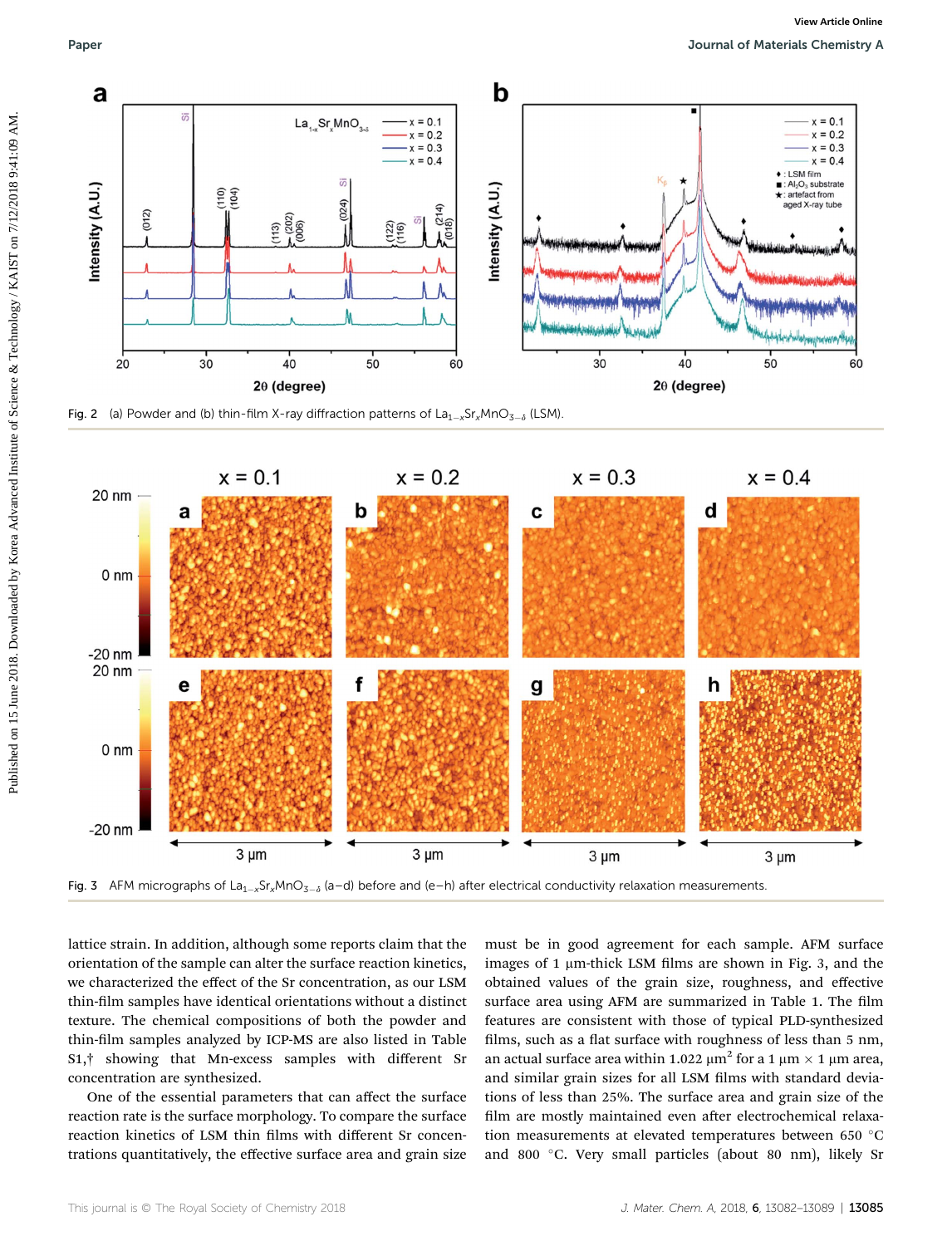Table 1 Grain size, surface roughness, and surface area of  $La<sub>1-x</sub>Sr<sub>x</sub>$ - $MnO_{3-\delta}$  films before and after electrical conductivity relaxation measurements as characterized by AFM

| Sr content | Grain size (nm)  | Surface<br>roughness (nm) |       | Surface area in 1<br>$\mu$ m $\times$ 1 $\mu$ m<br>$(\mu m^2)$ |       |
|------------|------------------|---------------------------|-------|----------------------------------------------------------------|-------|
|            |                  | <b>Before</b>             | After | <b>Before</b>                                                  | After |
| 0.1        | $112.0 + 43.0$   | 4.13                      | 4.15  | 1.022                                                          | 1.022 |
| 0.2        | $114.1 + 41.6$   | 3.38                      | 3.67  | 1.011                                                          | 1.017 |
| 0.3        | $133.7 + 71.4$   | 2.21                      | 2.92  | 1.006                                                          | 1.021 |
| 0.4        | $137.4 \pm 78.6$ | 2.07                      | 4.85  | 1.006                                                          | 1.054 |

segregates, however, were observed on the surface of the sample containing 30% Sr or more after the heat treatment during ECR measurements (Fig. 3(e–h)). A detailed surface chemical analysis including these particles will be discussed later.

#### Effect of the Sr concentration on the surface reaction kinetics of LSM

Fig. 4(a) presents the electrical conductivity relaxation profiles of LSM films, showing the transient behavior of the conductivity with a step change in the  $pO<sub>2</sub>$  value of the surrounding gas. Here, the conductivity values were normalized by the initial values. A sudden change in  $pO<sub>2</sub>$  releases oxygen from the oxide lattice or injects oxygen gas into the lattice until the sample reaches a new thermodynamic equilibrium state. This process consists of two steps: the bulk diffusion of oxygen ions followed by a surface oxygen exchange reaction or vice versa. The use of LSM thin films with a thickness of 1  $\mu$ m, much thinner than the critical thickness  $(L<sub>c</sub>)$  known to be on the order of centimeters as mentioned above, makes the effect of bulk diffusion negligible.<sup>18</sup> Accordingly, the observed relaxation profiles reflect the reaction rate at the LSM surfaces. The profiles were fit to eqn  $(2)$ , a representation of the relaxation profile for a first-order reaction at the gas-solid interface, where  $k<sub>S</sub>$  is the effective surface oxygen exchange coefficient. In addition, the  $k<sub>S</sub>$  values were in good agreement with previously reported values in reducing environments, as shown in Fig. S4.†

It was found that the oxygen exchange at the LSM surface varies greatly with the Sr content. As is apparent shown in Fig. 3(a and b), the higher the bulk Sr content is, the slower the oxygen exchange become. For example, the  $k<sub>S</sub>$  value of LSM ( $x = 0.1$ ), obtained at 800 °C with a  $pO_2$  value of 9.0  $\times$  10<sup>-15</sup> atm, is more than one order of magnitude greater than that when  $x = 0.4$ . The faster the surface reaction, the more rapidly the fuel can be produced. Therefore, in terms of the fuel production rate, a low concentration of Sr is advantageous as an oxygen carrier. Conversely, the more Sr there is, the greater the redox capacity of the LSM, and therefore the greater the amount of fuel that can be produced thermodynamically.<sup>9</sup> Therefore, the trade-off between the reaction rate and the redox capacity according to the LSM composition should be properly considered during the material selection process. Details related to this aspect will be discussed later.

At this stage, it is difficult to explain how the oxygen exchange rate of the LSM surface varies with the Sr content.



Fig. 4 (a) Relaxation profiles of  $La_{1-x}Sr_xMnO_{3-\delta}$  (LSM) thin films with different Sr compositions at 800 °C,  $pO_2 = 9.0 \times 10^{-15}$  atm ( $\Delta pO_2 =$  $2.9 \times 10^{-15}$  atm to  $1.5 \times 10^{-14}$  atm), (b) comparison of the ks values under the same conditions, and (c) surface oxygen exchange coefficients of LSM ( $x = 0.2$ ) for various temperature and  $pO<sub>2</sub>$  values under a CO/CO<sub>2</sub> environment. The solid lines in (a) are the fit profiles.

However, we propose surface Sr segregation as a hypothesis explaining this observation. Sr surface segregation and the resulting formation of SrO-like precipitates have been widely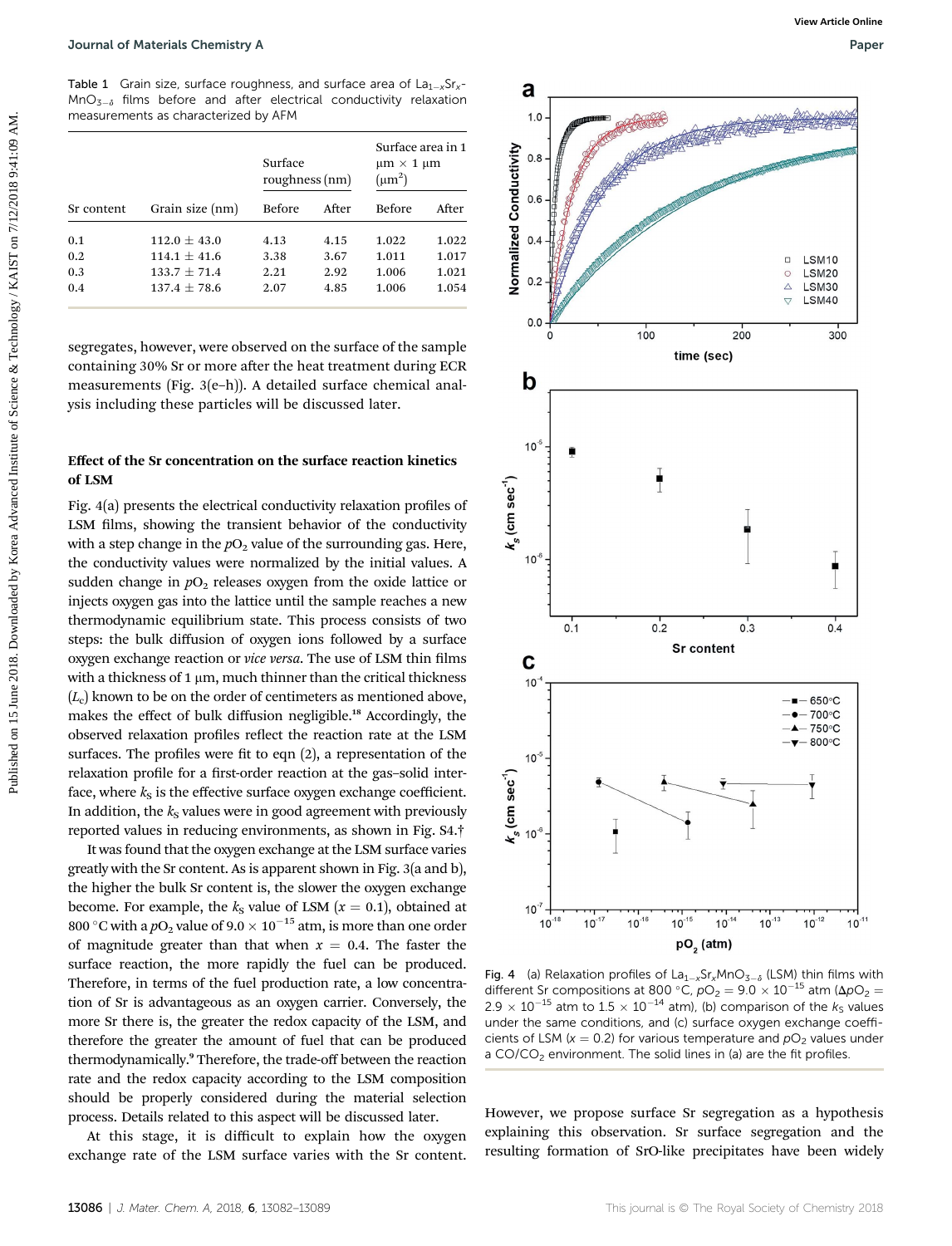reported to inhibit the surface reactivity of perovskite oxides, including LSM, at high elevated temperatures.<sup>26-30</sup> Given that SrO is an insulator, SrO island precipitates interfere with the oxygen exchange process by passivating the pristine (and thus more reactive) surface of perovskite oxides. To confirm this, we analyzed the surface composition of LSM thin films by XPS. Fig. S5† shows the Sr 3d spectra of a reduced LSM  $(x = 0.2)$  thin film that consists of two sets of spin-orbit doublets with an energy separation distance of  $\sim$ 1.8 eV and an area ratio of 1.5. The XPS spectra of the same sample obtained after chemically etching the surface for comparison are also shown. The main Sr 3d doublet corresponds to Sr in the bulk lattice, whereas the other doublet with higher binding energy originates from surface Sr species.<sup>27,31</sup> Because the higher energy doublet remarkably disappears after etching, it is apparent that the film surface has a large amount of Sr-excess that is expected to undergo segregation. Table S2† also displays the results of the quantitative analysis by XPS; the surface Sr content of all samples is larger than the bulk, and the surface Sr content increases sharply with an increase in the bulk Sr. Therefore, as the bulk Sr content increases, the degree of Sr segregation on the LSM surface also increases, which may slow the oxygen exchange kinetics. However, given the limited number of experimental results obtained in this study, it is not possible to make a firm conclusion, and further investigations are thus required. Paper<br>
Puper download based online and proposition on the system of Mathematics of Mathematics Constitute of the Definition of the Definition of the Definition of the Definition of Constitute of Constitute of Constitute o

### Effects of the temperature and  $pO<sub>2</sub>$  on the surface kinetics of LSM

The  $k<sub>S</sub>$  values over a wide range of temperatures (650 to 800 °C) and  $pO_2$  levels (2.9  $\times$  10<sup>-19</sup> to 9.0  $\times$  10<sup>-13</sup> atm) with CO/CO<sub>2</sub> are plotted in Fig. 4(c) for LSM ( $x = 0.2$ ). While not enough data

were measured, two aspects are important to note here. First, the isothermal slope of  $k<sub>S</sub>$  with respect to  $pO<sub>2</sub>$  decreases with an increase in the temperature and becomes nearly flat at 800 $^{\circ}$ C. Because the target temperature for CO production discussed in this study is around 800 °C, we found that the  $k<sub>S</sub>$  value of LSM is nearly independent of  $pO_2$ . This observation is important because the  $k<sub>S</sub>$  value measured in this study can represent the actual fuel production process of the device that occurs dynamically over a broad range of effective values of  $pO<sub>2</sub>$ . Second, even LSM  $(x = 0.1)$ , which shows the fastest kinetic characteristics among the four compositions tested, has a smaller  $k<sub>S</sub>$  value than those of CeO<sub>2</sub>-based materials (*i.e.*, 9.0  $\times$  $10^{-5}$  cm s $^{-1}$  and 6.6  $\times$   $10^{-4}$  cm s $^{-1}$  at 800 °C, 9.0  $\times$   $10^{-15}$  atm and 2.3  $\times$  10<sup>-15</sup> atm for LSM (x = 0.1) and the CeO<sub>2</sub>-based material, respectively). $21$  Therefore, it is necessary to improve the surface reactivity of LSM further in order to develop an oxygen carrier that far exceeds the state-of-the-art ceria. Various catalytic treatments will be required for this purpose.

#### CO production rate vs. Sr concentration

To determine the fuel production rate of LSM vs. the Sr content, we examined the CO production half cycle using LSM powders. Here, the LSM powders were lightly reduced at 800 °C and effective  $pO_2$  value was set to 1.0  $\times$  10<sup>-17</sup> atm such that they had an oxygen non-stoichiometry value identical to when they underwent a heat treatment at  $1400\text{ °C}$  in an inert gas atmosphere.<sup>32</sup> Subsequently,  $CO<sub>2</sub>$  was flowed to react with the partially reduced LSM in a packed-bed reactor and the exhaust gas was monitored by a mass spectrometer (MS) after brief purging with an inert gas. The CO production rate was obtained by analyzing the composition of the resultant gas at the given flow



Fig. 5 Effect of Sr composition in La<sub>1-x</sub>Sr<sub>x</sub>MnO<sub>3- $\delta$ </sub> on thermochemical CO<sub>2</sub> dissociation examined by isothermal reactions.

Table 2 Cycle-averaged CO productivity, production rate, and measurement time of  $La_{1-x}Sr_xMnO_{3-\delta}$  powders. All values are based on the profile characteristics and a presumed sufficiently long equilibration time, as well as the estimated time to reach the projected value

| Sr content | CO production<br>$(mL g^{-1})$ | Max. production rate<br>$(mL g^{-1} min^{-1})$ | Avg. production rate<br>$(mL g^{-1} min^{-1})$ | Cycle time<br>(min per cycle) |
|------------|--------------------------------|------------------------------------------------|------------------------------------------------|-------------------------------|
| 0.1        | 2.39                           | 8.40                                           | 2.03                                           | 1.18                          |
| 0.2        | 5.52                           | 6.48                                           | 1.03                                           | 5.34                          |
| 0.3        | 7.17                           | 1.93                                           | 0.21                                           | 34.60                         |
| 0.4        | 10.86                          | 1.60                                           | 0.14                                           | 80.22                         |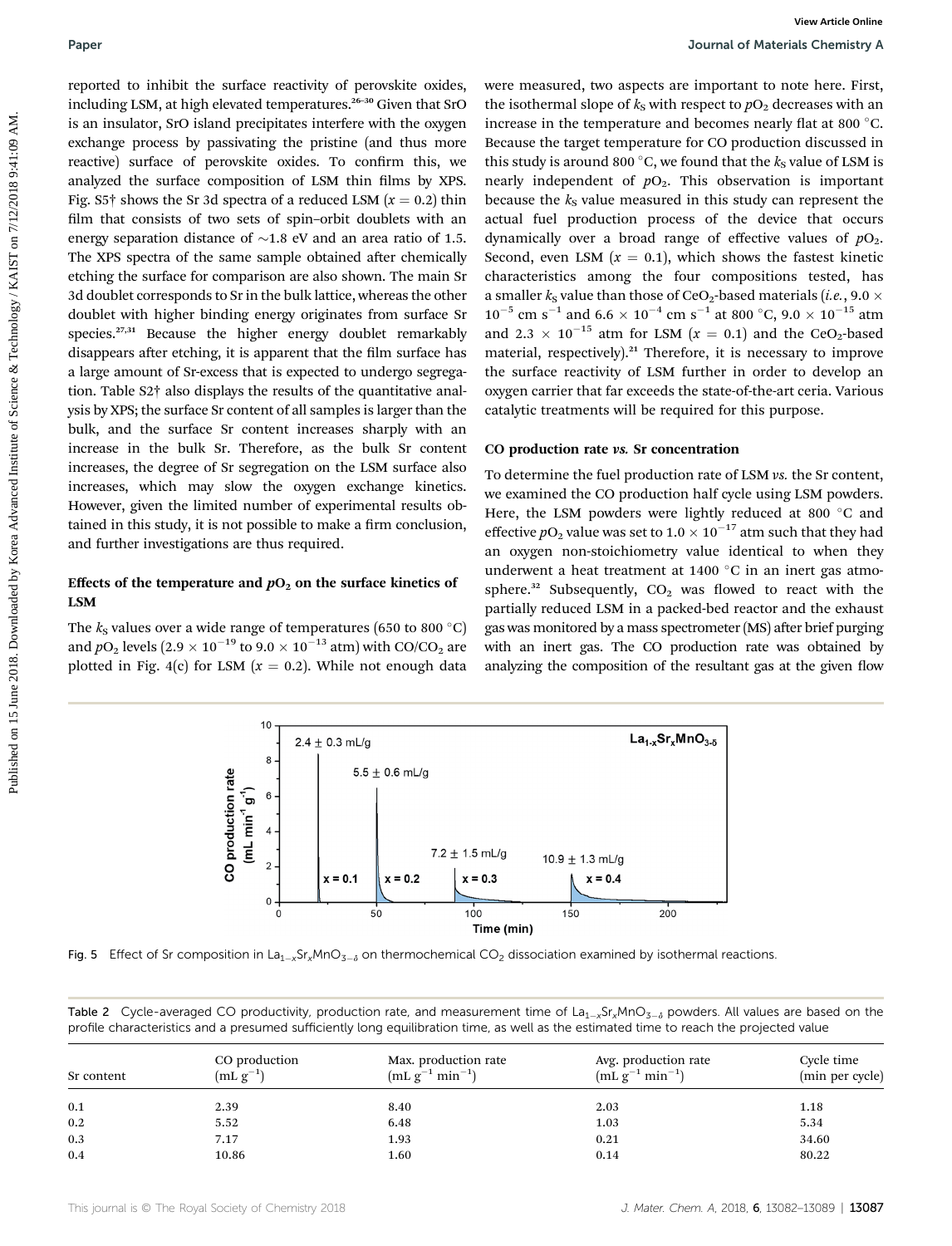rate, and Fig. 5(a) exhibits the typical CO production profiles. As the Sr concentration increases, more time is needed for the completion of the fuel production reactions, at least a minute for LSM  $(x = 0.1)$  to nearly an hour for LSM  $(x = 0.4)$ . The fuel production characteristics are listed in Table 2. Here, the average production rate is determined by averaging the rate over the time required to complete the fuel production. It should be noted that every characteristic associated with the rate (e.g., the required time, maximum and average rate) becomes slower when the Sr content is increased, which is consistent with the ECR results. On the other hand, the amount of CO production, calculated by integrating the CO production rate over time until the reaction ends, was increased with an increase in the Sr concentration. We observed that LSM  $(x = 0.1)$  produced the least amount of CO  $(2.4 \text{ mL g}^{-1})$ and that the production amount increased to 10.9 mL  $g^{-1}$  as the Sr content was increased to 40% (Fig. 5(a)), which is consistent with the oxygen non-stoichiometry data of LSM (Fig. S6<sup>†</sup>).<sup>33,34</sup> Compared to the theoretical amount of CO production derived from oxygen non-stoichiometry data, yields of 50–80% were calculated; the loss is believed to come from the partial oxidation of oxygen carriers during purging of the reactor with Ar after reduction process. A similar trend has been reported with regard to the production of  $H_2$  from  $H_2O$  using the same LSM carriers.<sup>9</sup> In fact, this trade-off between the amount and rate of fuel production determines the composition of an oxygen carrier and the cycle condition of thermochemical reactions to maximize CO production in a given operating temperature window (800-1400 °C). Dourant of Metanistic Chemitry An<br>
meta. encil probable the priori C.O production profiles. A **NOCES and references**<br> **Population of Fig. 2018.** The control of the Control of Technology 2018. Due to the Control of Control

### Conclusion

The surface oxygen exchange kinetic properties of (La,Sr)  $MnO<sub>3-\delta</sub>$  thin films were successfully measured via electrical conductivity relaxation (ECR). An analysis of the conductivity relaxation profiles revealed that the surface reaction rate accelerates with a lower Sr concentration under the relevant condition of thermochemical reactions. The fuel production rate evaluated in an isothermal reactor showed a trend identical to that of the surface reaction kinetics, implying the importance of the surface reactivity during the fuel production process. However, the amount of fuel produced, which is determined by thermodynamics, showed the opposite trend. These results suggest the optimization of the material composition and reaction conditions for higher fuel productivity and provide a guideline for a higher fuel production rate by enhancing the surface reaction kinetics of perovskite oxygen carrier materials.

### Conflicts of interest

There are no conflicts to declare.

### Acknowledgements

This work was funded by Saudi Aramco-KAIST  $CO<sub>2</sub>$  Management Center. Additional support was provided by the Korea Institute of Energy Technology Evaluation and Planning (KETEP) and the Ministry of Trade, Industry & Energy (MOTIE) of the Republic of Korea (No. 20163030031850).

### Notes and references

- 1 M. Romero and A. Steinfeld, Energy Environ. Sci., 2012, 5, 9234–9245.
- 2 W. C. Chueh, C. Falter, M. Abbott, D. Scipio, P. Furler, S. M. Haile and A. Steinfeld, Science, 2010, 330, 1797–1801.
- 3 P. Furler, J. R. Scheffe and A. Steinfeld, Energy Environ. Sci., 2012, 5, 6098–6103.
- 4 W. C. Chueh and S. M. Haile, Philos. Trans. R. Soc., A, 2010, 368, 3269–3294.
- 5 A. Steinfeld, Sol. Energy, 2005, 78, 603–615.
- 6 P. Furler, J. R. Scheffe and A. Steinfeld, Energy Environ. Sci., 2012, 5, 6098–6103.
- 7 W. C. Chueh and S. M. Haile, Philos. Trans. R. Soc., A, 2010, 368, 3269–3294.
- 8 J. R. Scheffe, D. Weibel and A. Steinfeld, Energy Fuels, 2013, 27, 4250–4257.
- 9 C. K. Yang, Y. Yamazaki, A. Aydin and S. M. Haile, J. Mater. Chem. A, 2014, 2, 13612–13623.
- 10 A. H. McDaniel, E. C. Miller, D. Arifin, A. Ambrosini, E. N. Coker, R. O'Hayre, W. C. Chueh and J. Tong, Energy Environ. Sci., 2013, 6, 2424–2428.
- 11 A. Demont and S. Abanades, RSC Adv., 2014, 4, 54885–54891.
- 12 S. Dey, B. Naidu, A. Govindaraj and C. Rao, Phys. Chem. Chem. Phys., 2015, 17, 122–125.
- 13 S. Dey, B. Naidu and C. Rao, Chem.–Eur. J., 2015, 21, 7077– 7081.
- 14 T. Cooper, J. R. Scheffe, M. E. Galvez, R. Jacot, G. Patzke and A. Steinfeld, Energy Technol., 2015, 3, 1130–1142.
- 15 A. H. Bork, E. Povoden-Karadeniz and J. L. Rupp, Adv. Energy Mater., 2017, 7, 1601086.
- 16 S. Carter, A. Selcuk, R. Chater, J. Kajda, J. Kilner and B. Steele, Solid State Ionics, 1992, 53, 597–605.
- 17 R. A. De Souza, J. A. Kilner and J. F. Walker, Mater. Lett., 2000, 43, 43–52.
- 18 L. Yan, K. R. Balasubramaniam, S. Wang, H. Du and P. A. Salvador, Solid State Ionics, 2011, 194, 9–16.
- 19 L. Yan and P. A. Salvador, ACS Appl. Mater. Interfaces, 2012, 4, 2541–2550.
- 20 I. Yasuda and M. Hishinuma, J. Solid State Chem., 1996, 123, 382–390.
- 21 C. B. Gopal and S. M. Haile, J. Mater. Chem. A, 2014, 2, 2405– 2417.
- 22 Q. Huang, A. Santoro, J. Lynn, R. Erwin, J. Borchers, J. Peng and R. Greene, Phys. Rev. B: Condens. Matter Mater. Phys., 1997, 55, 14987.
- 23 J. F. Mitchell, D. Argyriou, C. Potter, D. Hinks, J. Jorgensen and S. Bader, Phys. Rev. B: Condens. Matter Mater. Phys., 1996, 54, 6172.
- 24 O. Chmaissem, B. Dabrowski, S. Kolesnik, J. Mais, J. Jorgensen and S. Short, Phys. Rev. B: Condens. Matter Mater. Phys., 2003, 67, 094431.
- 25 B. Dabrowski, X. Xiong, Z. Bukowski, R. Dybzinski, P. Klamut, J. Siewenie, O. Chmaissem, J. Shaffer, C. Kimball and J. Jorgensen, Phys. Rev. B: Condens. Matter Mater. Phys., 1999, 60, 7006.